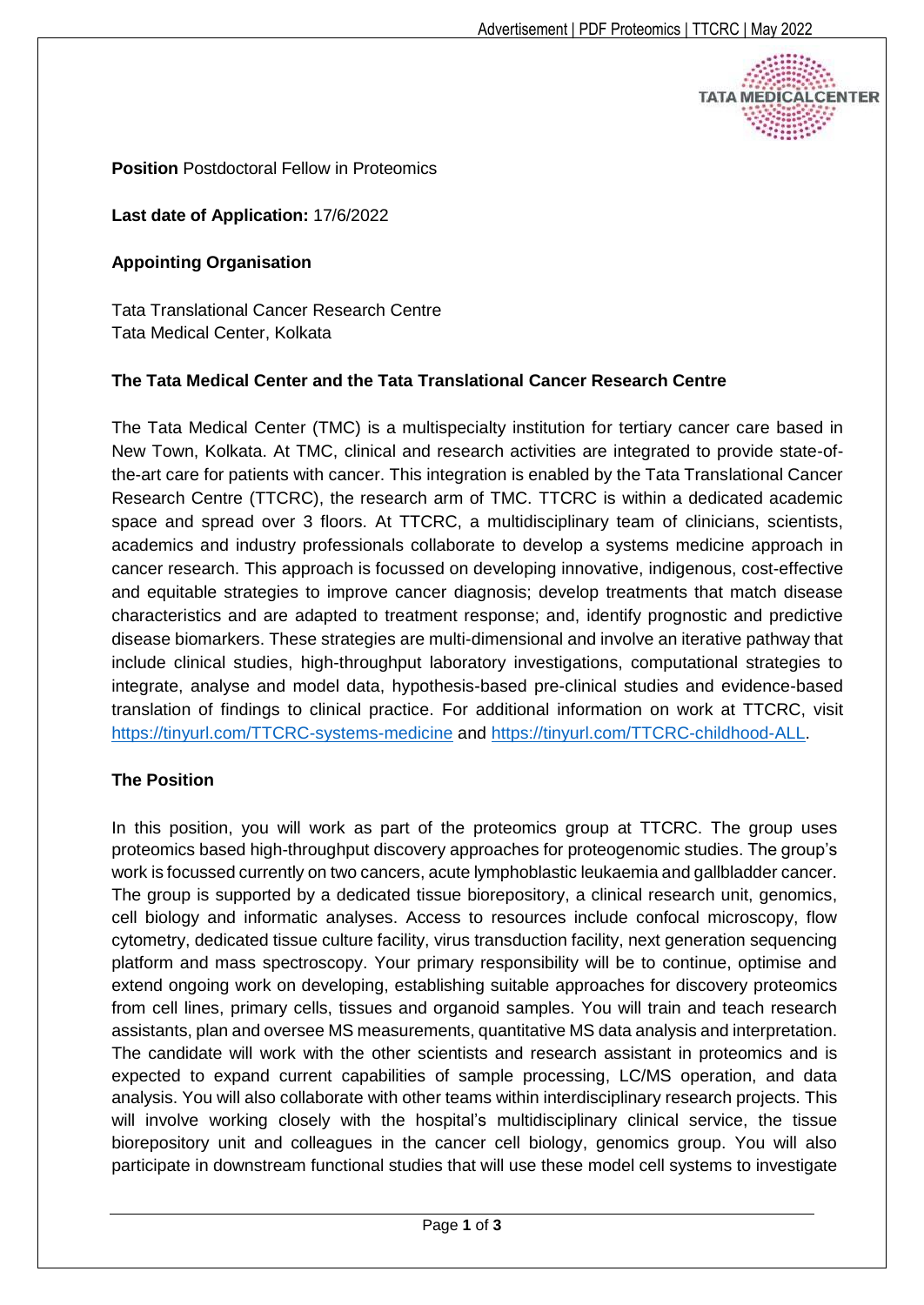disease biology and identify therapeutic opportunities. The post holder will have a designated desk and computer.

## **Minimum required qualifications/experience**

- (a) PhD in Life Sciences/Chemical Sciences/Pharmacology
- (b) Familiarity with mammalian cell culture, extraction and quantification of proteins from different mammalian samples.
- (c) Good understanding and hands-on experience in liquid chromatography coupled mass spectrometry
- (d) Hands-on expertise in quantitative mass spectrometry proteomics (SILAC, label-free, TMT) and MS data analysis using dedicated software and appropriate statistical methods.
- (e) Experience in analysing discovery dataset from mass-spectrometry platforms.
- (f) Experience with data-independent acquisition mass spectrometry is a plus.
- (g) Possessing at least one first author publication in the field of mass spectrometry.

## **Necessary qualities**

- (a) Integrity, motivation, enthusiasm
- (b) Focus and commitment in carrying out tasks and duties
- (c) Critical analytical and problem-solving skills, capable of independent work
- (d) Ability to work effectively as part of a multidisciplinary team
- (e) Clarity in career and professional development goals
- (f) Ability to train junior members of the lab
- (g) Open to collaborate to develop new methods in proteomics

# **Appointment and reporting**

Appointment to the position will initially be for 3 (three) years. The first year is probationary. Confirmation in the position and progression to years 2 and 3 is subject to satisfactory review of performance through periodic appraisals of performance. The starting consolidated monthly salary for this post is INR 61000-71000. A higher starting salary may be offered based on the qualifications and experience of the candidate. Further salary increments and promotions are determined via annual appraisal. The position is funded by a centre grant from the Tata Consultancy Services. The successful applicant will be managed by the Lead Scientist in Cell Biology and will report to the Director.

# **Enquiries**

- (a) For further details on TMC and TTCRC, visit www.tmckolkata.com
- (b) Submission of applications by post or by e-mail to: Mr Suvasish Mukherjee; Head, Human Resources; Tata Medical Center; 14 Major Arterial Road (East-West); Newtown, Rajarhat; Kolkata 700 160 e-mail: [suvashish.mukherjee@tmckolkata.com](mailto:suvashish.mukherjee@tmckolkata.com)
- (c) For informal enquiries, Ms Sukanya Guha (sukanya.guha@ttcrc.tmckolkata.org)